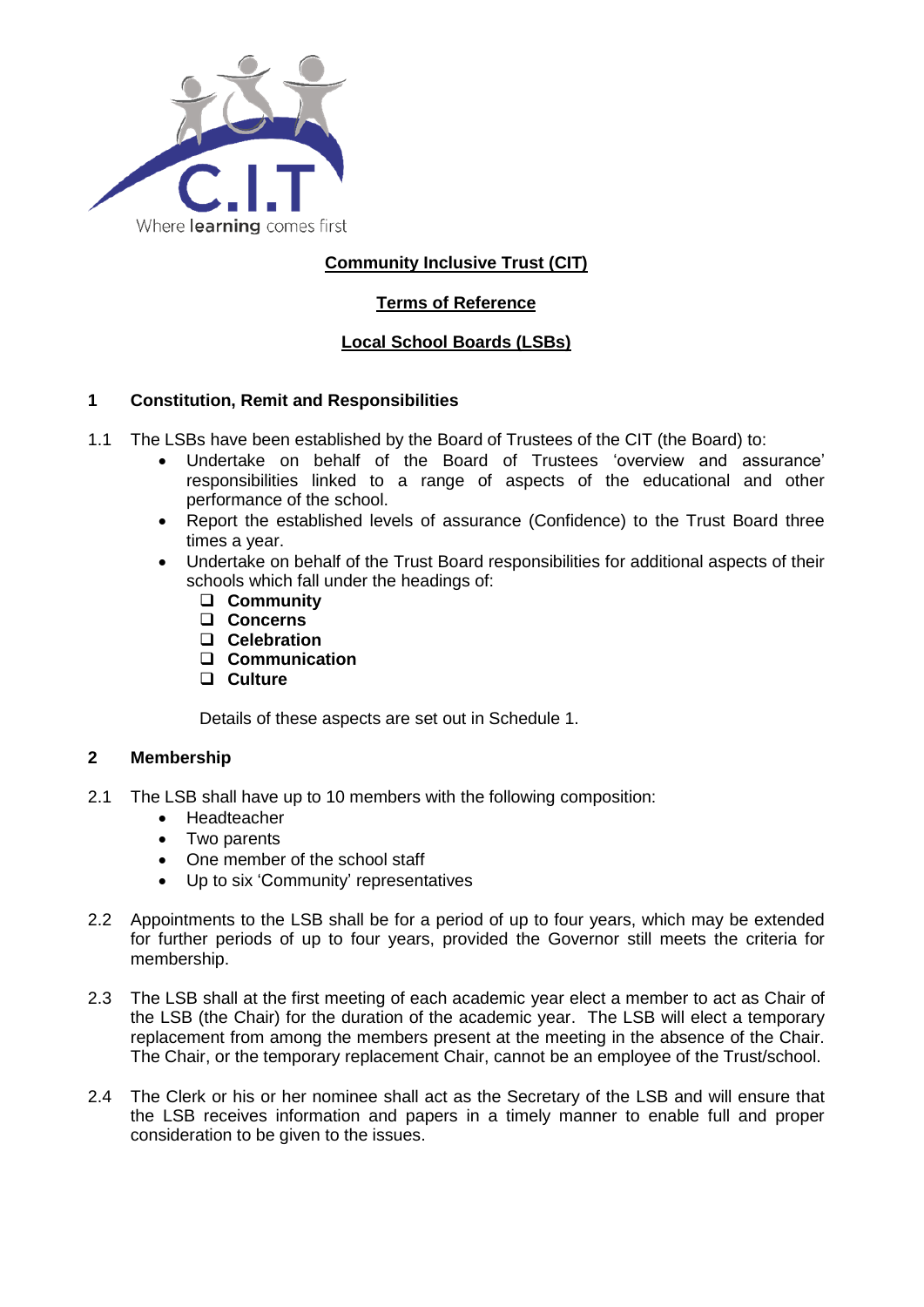

2.5 The LSB invite attendance at meetings from persons who are not LSB Governors to assist or advise on a particular matter or range of issues. Such persons may speak with the permission of the Chair, but shall not be entitled to vote.

## **3 Resignation and removal**

A person serving on the LSB shall cease to hold office if:

- 3.1 He/she resigns their office by giving notice in writing to the Clerk or Chairman.
- 3.2 The Chair of the LSB terminates the appointment of the LSB Governor, whose presence or conduct is deemed by the Chair, at their sole discretion, not to be in the best interests of the Trust.
- 3.3 He/she fails to attend two of the four LSB meetings.

## **4 Proceedings of LSB meetings**

- 4.1 The LSB will meet as often as is necessary to fulfil its responsibilities, but at least three times a year.
- 4.2 Any two LSB Governors can request that the Chair convenes a meeting by giving no less than 14 days' prior notice.
- 4.3 The minimum number of members (the quorum) for the transaction of the business of the LSB shall be a majority of the LSB members.
- 4.4 Every matter to be decided at a meeting of the LSB must be determined by a majority of the votes of the members present and voting on the matter.
- 4.5 Each member present in person shall be entitled to one vote.
- 4.6 Where there is an equal division of votes, the Chair shall have a casting vote.
- 4.7 A register of attendance shall be kept for each LSB meeting and published annually.

## **5 Authority**

5.1 The LSB is authorised by the Trust Board to: carry on any activity authorised by these Terms of Reference as detailed in Schedule 1.

### **6 Minutes of meetings**

6.1 The Clerk shall minute the proceedings and resolutions of all LSB Meetings, including the names of those present and in attendance and those absent with and without presented reasons and apologies.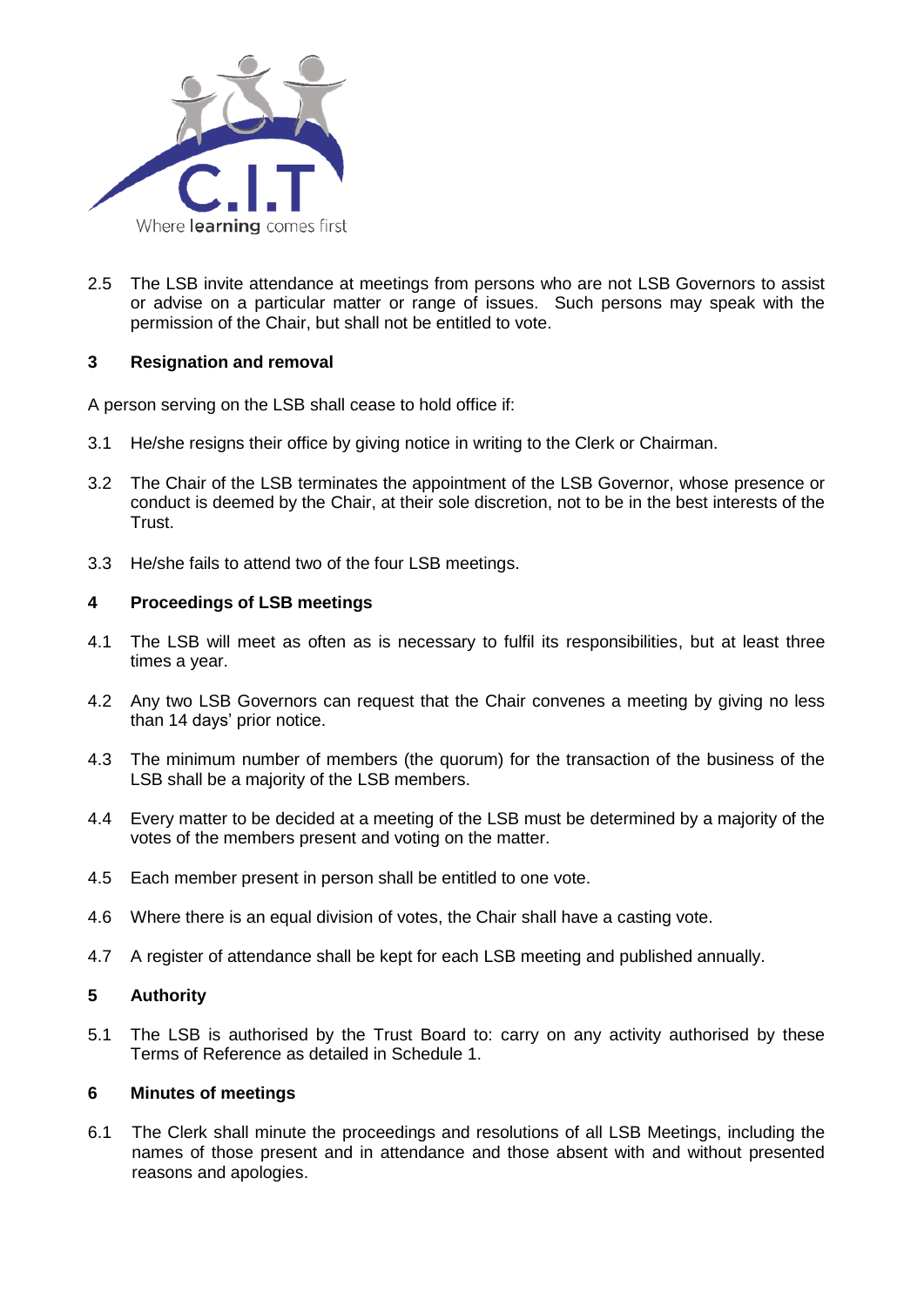

6.2 Draft minutes of LSB meetings shall be circulated promptly to all members of the LSB. Once approved, minutes should be circulated to all other members of the LSB unless in the opinion of the LSB Chair it would be inappropriate to do so.

## **7 Reporting Responsibilities**

7.1 The LSB shall report to the Board on its proceedings after each meeting using the provided template which the clerk will complete.

## **8 Other matters**

8.1 Have access to sufficient resources in order to carry out its duties, including access to the Clerk for assistance as required.

At least annually, review its constitution and way of working to ensure it is operating at maximum effectiveness and recommend any changes it considers necessary to the CIT Trust Board for approval.

**Approval date: XXXXXXX**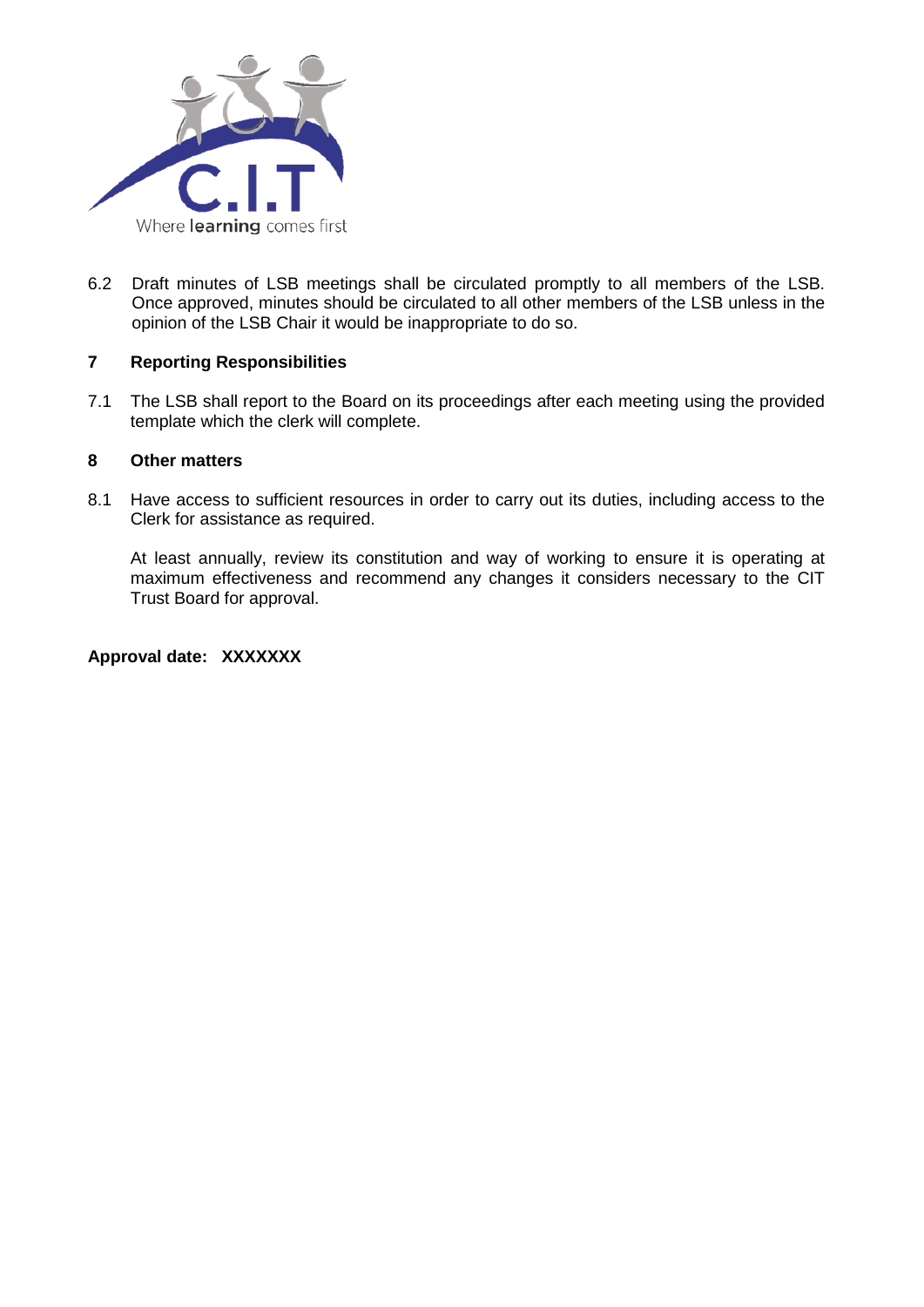

## **Schedule**

#### **LSB responsibilities**

#### **Community**

To ensure that the school is at the heart of its community and maximises the potential of what the community has to offer its pupils.

#### **Concerns**

To ensure that transparent mechanisms are in place for staff, pupils and parents to express their concerns and, when appropriate, to act as an independent local point of contact for signposting people to the right channels for dealing with their issues. There will always be at least one AAB member on appeal panels.

#### **Celebration**

To ensure that celebrating staff, pupils and parents remain a priority for the school. To lead on initiatives to promote and celebrate achievements within the school or more widely.

#### **Communication**

To work with staff, pupils and parents to make sure that the school effectively communicates to all stakeholders, so that everyone feels part of school life and has the opportunity to access information and events. This include the presentation of the school website and social media channels.

#### **Culture**

To ensure that the school has a positive culture which explicitly reflects the Trust's values and supports: student achievement; lifelong learning for all members of its community and strong safeguarding practice.

#### **Confidence**

To undertake on behalf of the Trust Board a range of independent assurance related work to provide the Board with the confidence it needs linked to compliance, best practice and effective school improvement (see below).

## **Assurance - Local School Boards reported to Trust Board**

**Vision, Ethos and Strategic Direction of the school:** the effectiveness of the school's strategic planning and the progress being made towards its key improvement priorities. Compliance re: key policies.

### **Curriculum:**

**Intention:** appropriateness of curriculum. **Implementation:** staff development in place to support implementation. **Impact:** strong pupil achievement - pupil groups, etc.